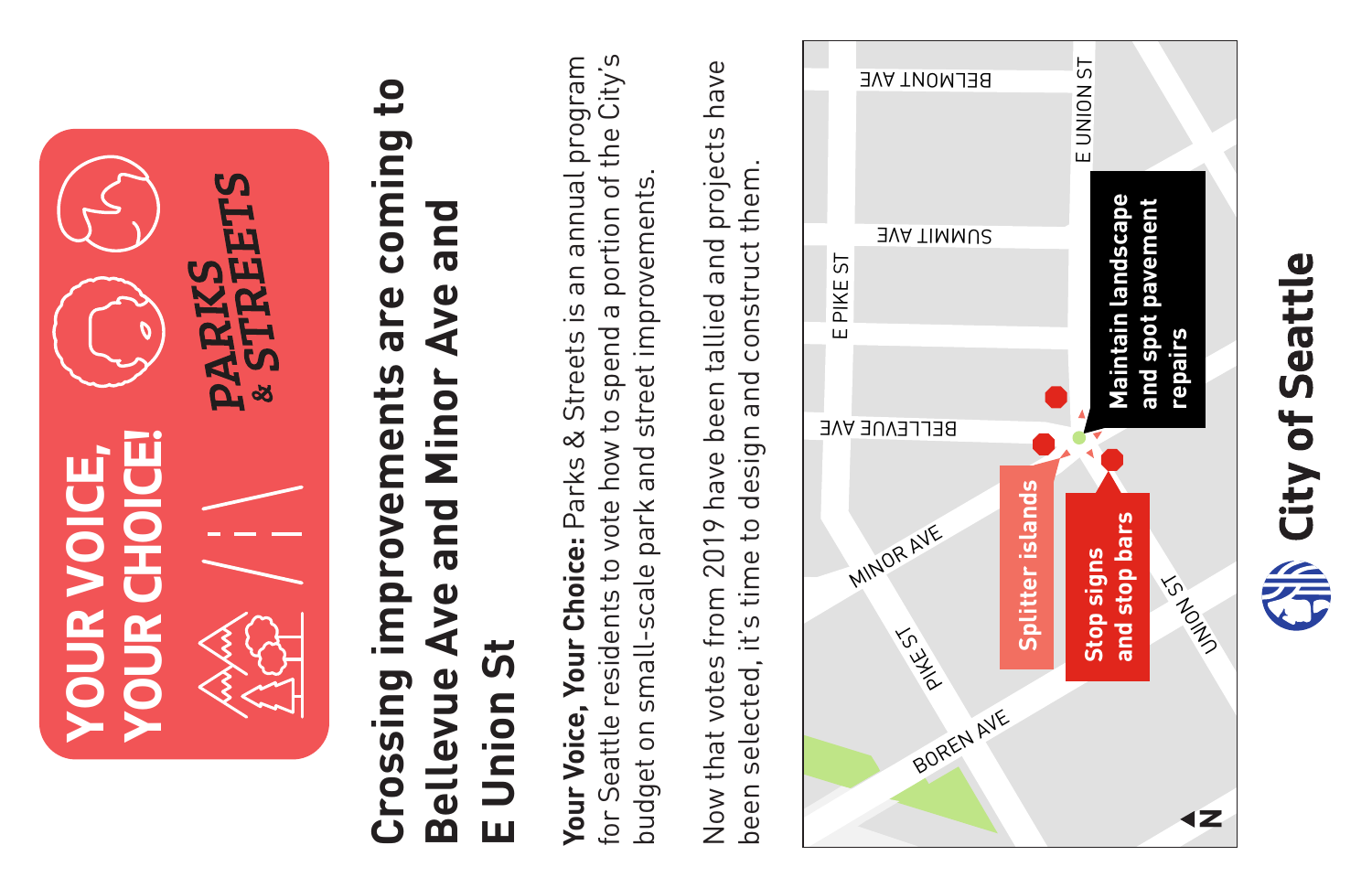

P.O. Box 34996 Seattle, WA 98124-4996



PRSRT STD **US Postage** PAID Seattle, WA Permit No. 2871

#### **Overview**

A non-standard intersection was formed at the intersection of Bellevue Ave, Minor Ave and E Union St, where two different street grids meet. Even though a traffic circle exists in the center to slow traffic into the intersection, it has been observed that intersection movements are unclear especially for people who walk. We will mark splitter islands and install "Stop" signs and stop bars to clarify the movements into the intersection. We will also maintain the vegetation in the traffic circle to improve the sightlines and make spot pavement repairs to remove uneven surfaces. This YVYC program has been coordinating with the Melrose Promenade project, and this work will complement their design.

#### **Solutions**

- Mark splitter islands
- Install new "Stop" signs and stop bars
- Maintain the landscape within the traffic circle
- Make spot pavement repairs

**Visit our webpage to learn more about this project and our anticipated construction schedule.**

#### **Learn more:**

Seattle.gov/transportation/YVYC YVYC\_Projects@seattle.gov | (206) 316-2549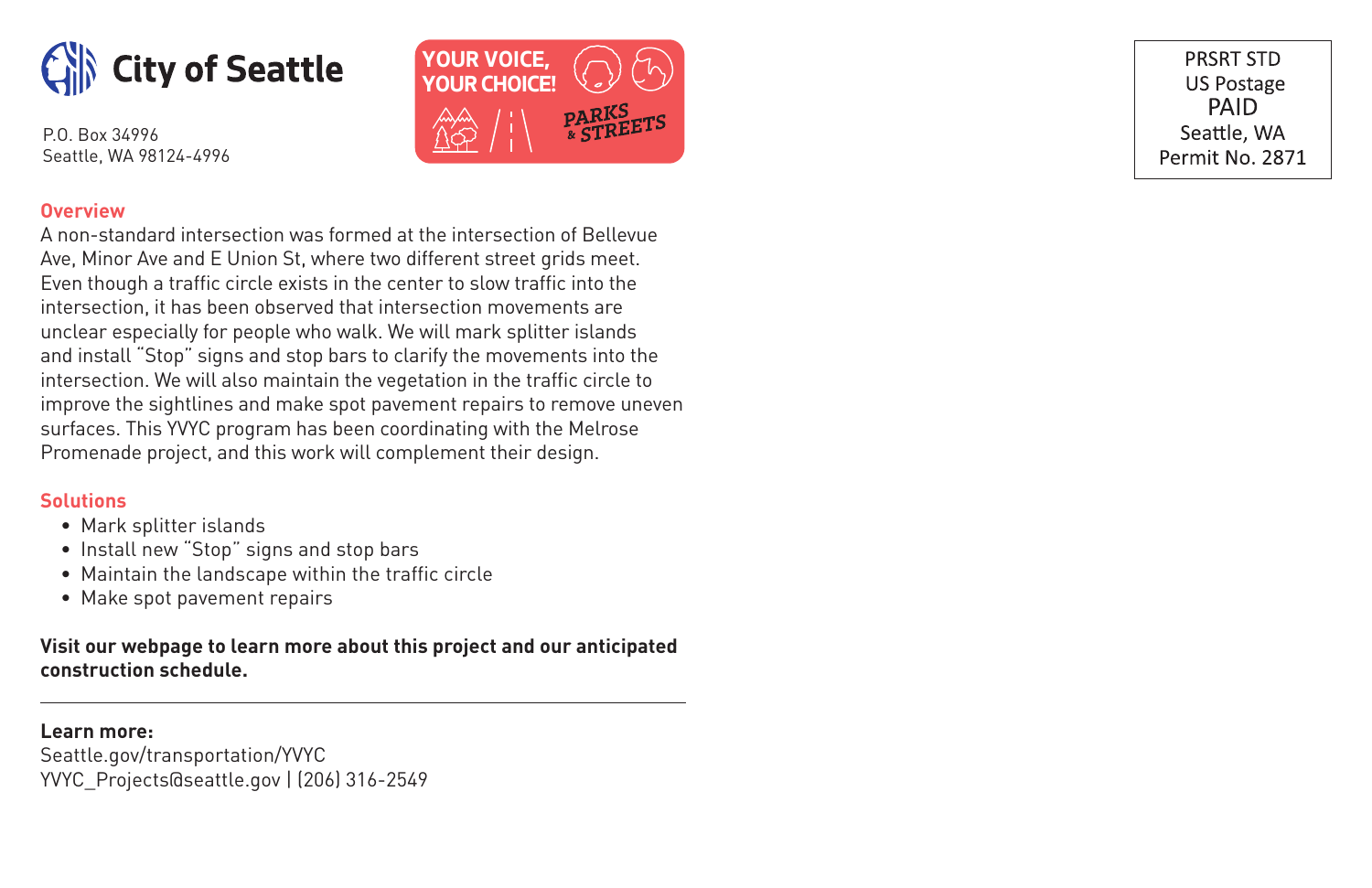

## **Traffic calming coming to 20th Ave S between S Lane St and S Judkins St**

**Your Voice, Your Choice:** Parks & Streets is an annual program for Seattle residents to vote how to spend a portion of the City's budget on small-scale park and street improvements.

Now that votes from 2019 have been tallied and projects have been selected, it's time to design and construct them.



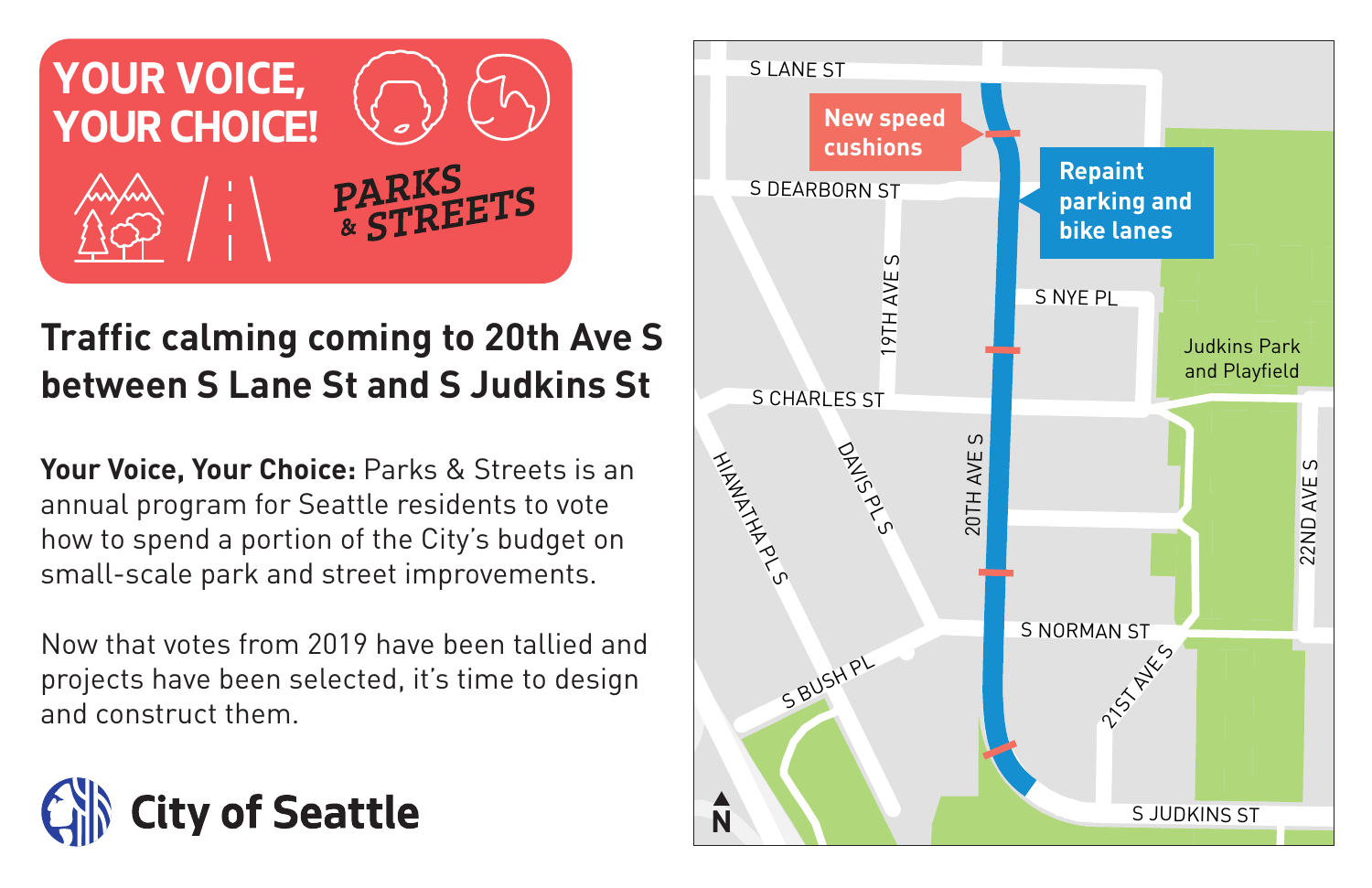

P.O. Box 34996 Seattle, WA 98124-4996



PRSRT STD **US Postage** PAID Seattle, WA Permit No. 2871

#### **Overview**

In response to higher vehicle speeds and volumes, we're planning new traffic calming on 20th Ave S, between S Lane St and S Judkins St, to increase pedestrian and neighborhood safety.

#### **Solutions**

- Install speed cushions along 20th Ave S; exact locations to be determined
- Repaint parking lane and bike lane lines

**Visit our webpage to learn more about this project and our anticipated construction schedule.**

**Learn more:** Seattle.gov/transportation/YVYC YYVC\_Projects@seattle.gov | (206) 316-2549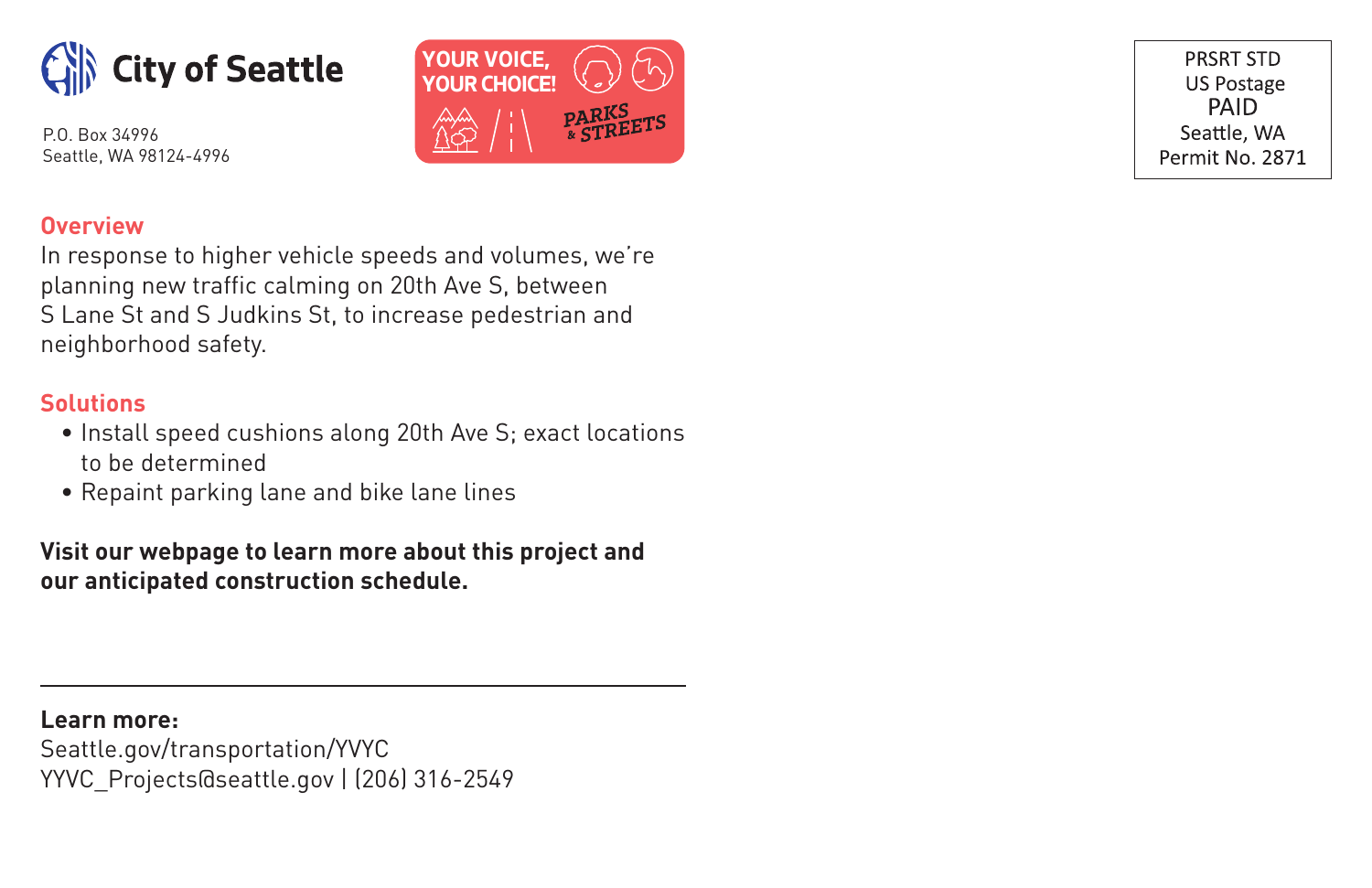

### **Street enhancements coming to Leschi Elementary School**

**Your Voice, Your Choice:** Parks & Streets is an annual program for Seattle residents to vote how to spend a portion of the City's budget on small-scale park and street improvements.

Now that votes from 2019 have been tallied and projects have been selected, it's time to design and construct them.



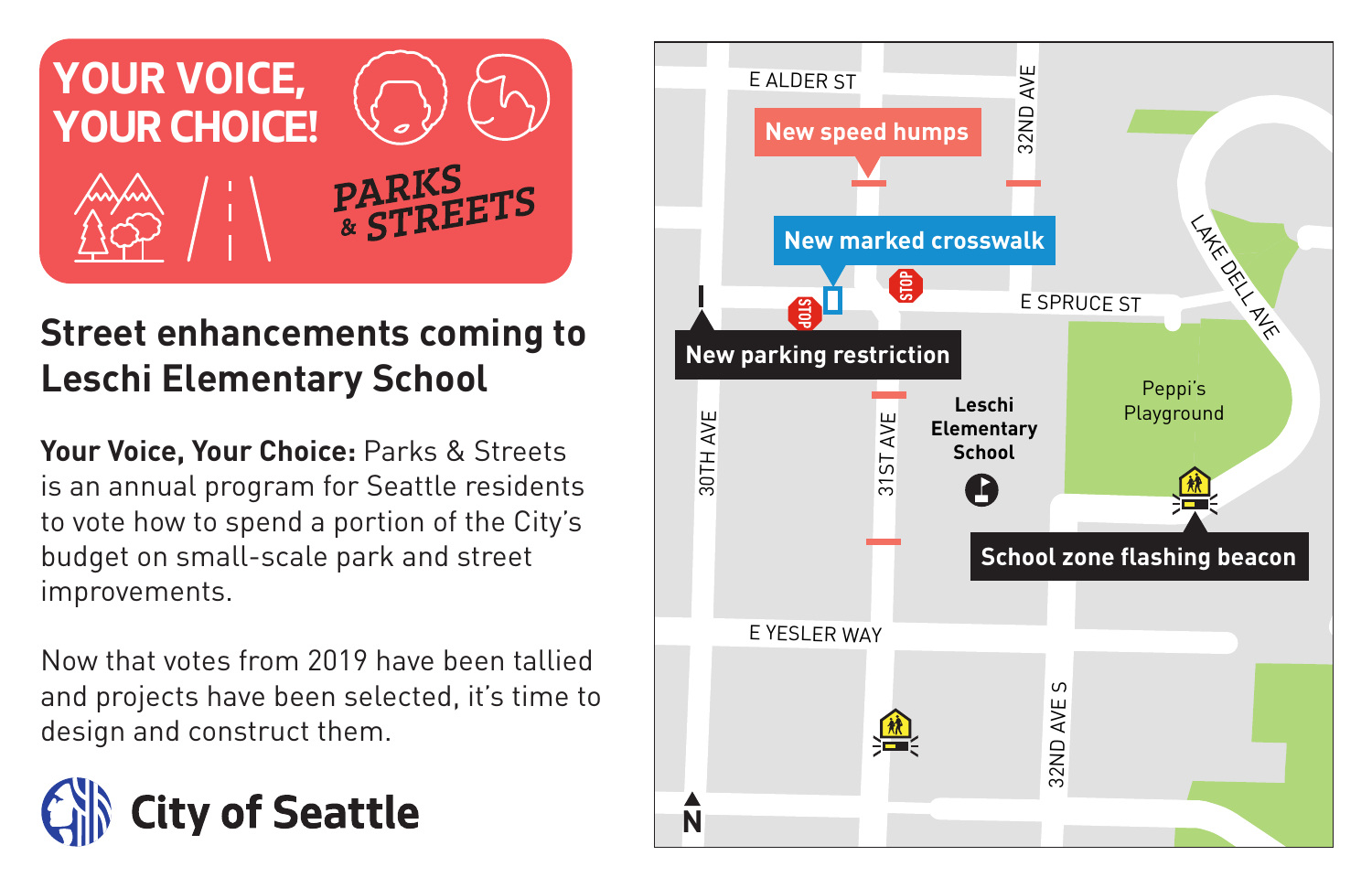

P.O. Box 34996 Seattle, WA 98124-4996 **YOUR VOICE,**



PRSRT STD **US Postage** PAID Seattle, WA Permit No. 2871

#### **Overview**

In response to higher vehicle speeds and volumes near the Leschi Elementary School, we're planning a variety of measures including new traffic calming along 31st Ave and 32nd Ave, and installing new school zone flashing beacons and a new marked crosswalk.

#### **Solutions**

- Install speed humps along 31st Ave between E Yesler Way and E Alder St; exact locations to be determined
- Install speed humps along 32nd Ave between E Spruce St and E Alder St; exact locations to be determined
- Install school zone flashing beacons for westbound Lake Dell Ave traffic
- Install school zone flashing beacons for northbound 31st Ave S traffic
- Install a marked crosswalk on the west leg of the intersection at 31st Ave and E Spruce St
- Restrict parking within the intersection of 30th Ave and E Spruce St
- Install new "Stop" signs and stop bars for east-west traffic on E Spruce St at 31st Ave

#### **Visit our webpage to learn more about this project and our anticipated construction schedule.**

#### **Learn more:**

Seattle.gov/transportation/YVYC YVYC\_Projects@seattle.gov | (206) 316-2549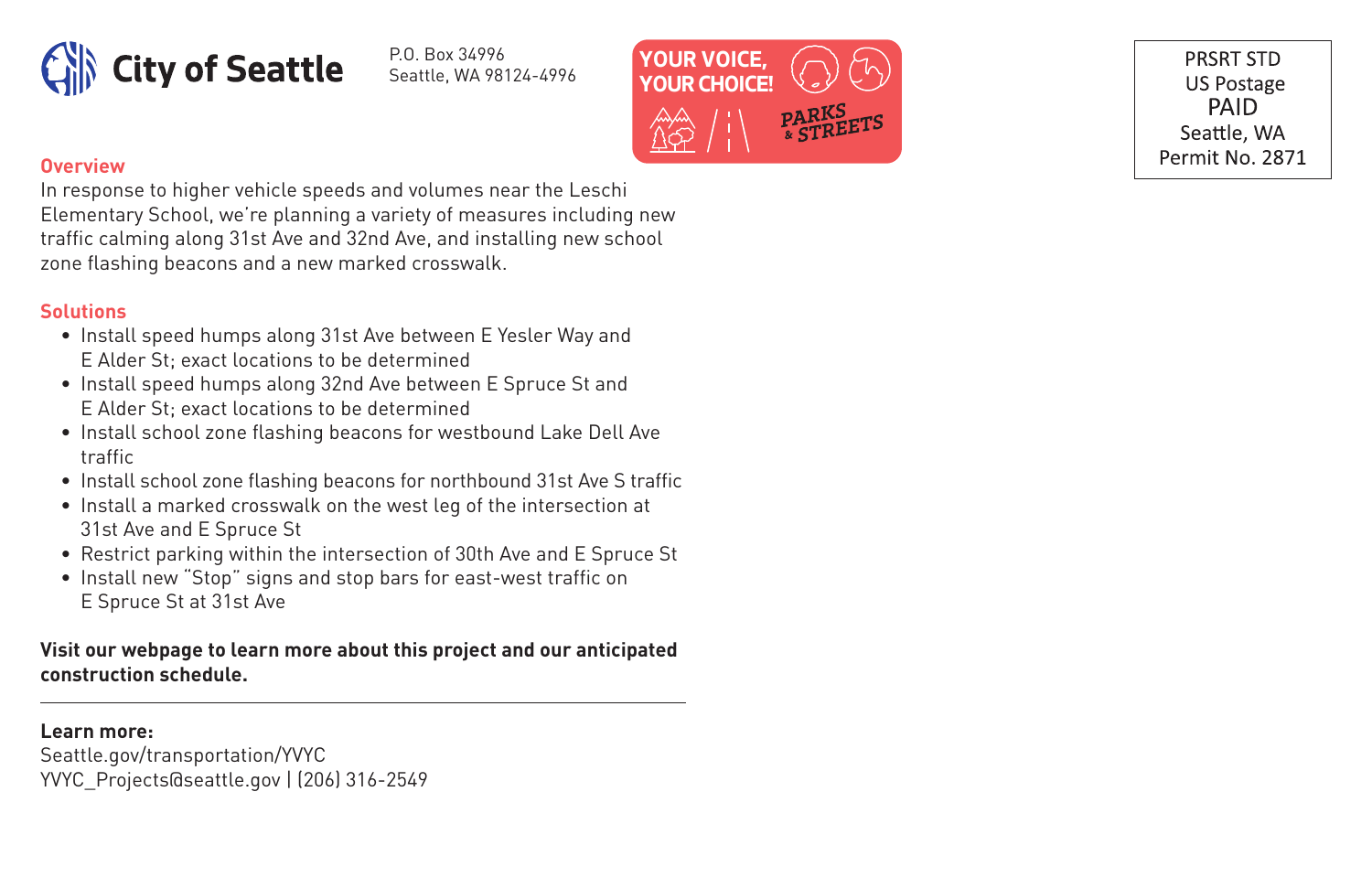

# **Crossing improvements are coming**  Crossing improvements are coming to 16th Ave S and S Weller St **to 16th Ave S and S Weller St**

portion of the City's budget on small-scale park and street portion of the City's budget on small-scale park and street **Your Voice, Your Choice:** Parks & Streets is an annual Your Voice, Your Choice: Parks & Streets is an annual program for Seattle residents to vote how to spend a program for Seattle residents to vote how to spend a improvements. improvements.

have been selected, it's time to design and construct them. have been selected, it's time to design and construct them. Now that votes from 2019 have been tallied and projects Now that votes from 2019 have been tallied and projects